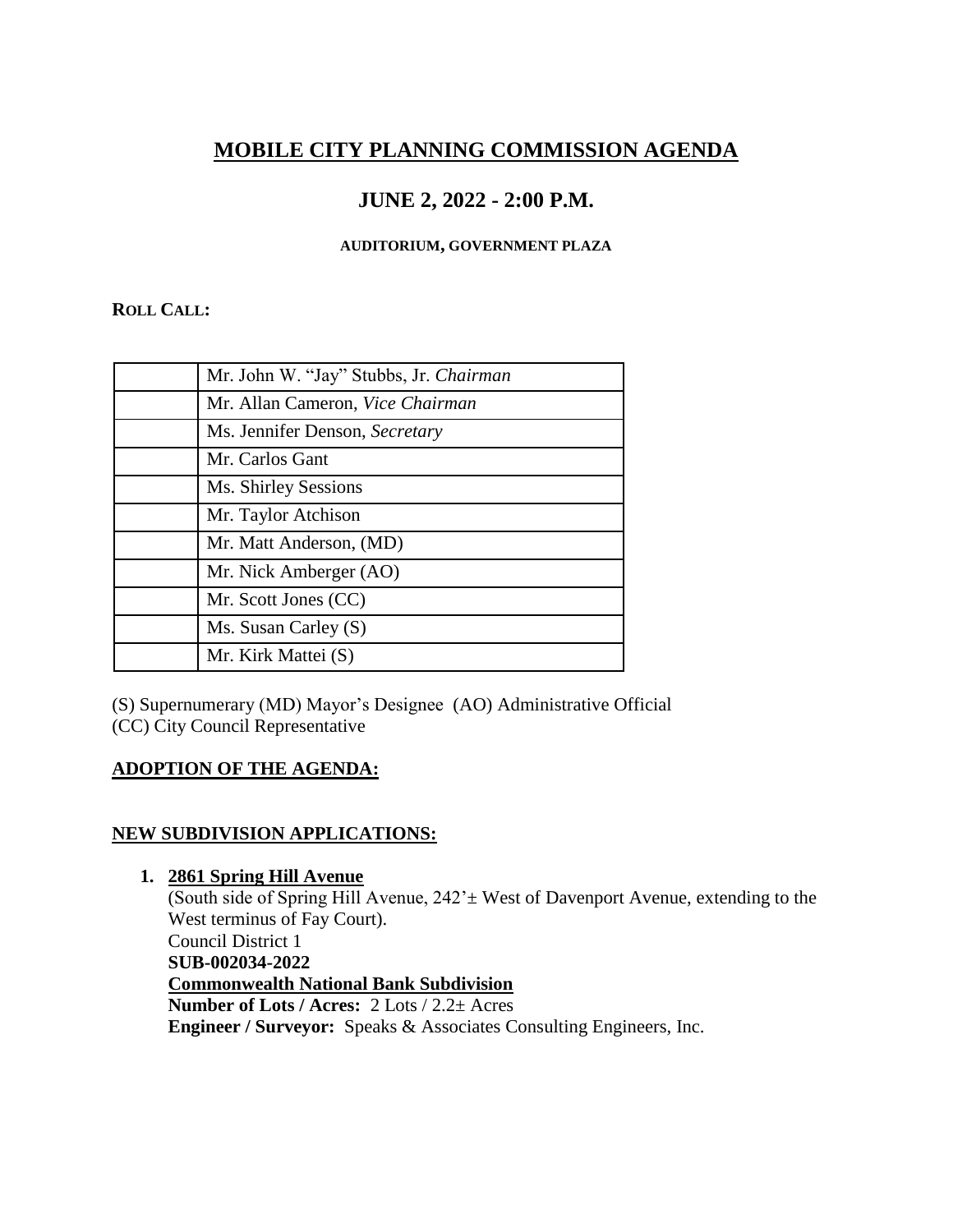#### **2. 401 Civic Center Drive**

(Block bounded by Civic Center Drive, South Lawrence Street, Canal Street, South Claiborne Street, and South Jackson Street). Council District 2 **SUB-002038-2022 Mobile Civic Center Subdivision Number of Lots / Acres:** 2 Lots / 13.9± Acres **Engineer / Surveyor:** Wattier Surveying, Inc.

#### **3. 363 Gulfwood Drive**

(West side of Gulfwood Drive,  $95^{\circ}$  South of the West terminus of Gulfwood Drive East). Council District 7

**SUB-002041-2022 Emanuelli Court Subdivision Number of Lots / Acres:** 2 Lots / 0.7± Acre **Engineer / Surveyor:** Erdman Surveying, LLC

#### **4. 3722 Swansea Drive**

(North side of Swansea Drive, 755'± East of Llewyn Avenue). Council District 5 **SUB-002044-2022 Llanfair South Yester Oak Subdivision Number of Lots / Acres:** 1 Lot / 0.4± Acre **Engineer / Surveyor:** Polysurveying Engineering-Land Surveying

## **NEW PLANNED UNIT DEVELOPMENT APPLICATIONS:**

**5. 6700 and 6591 Wall Street**

(South side of Wall Street,  $715<sup>2</sup>$  West of Hillcrest Road). Council District 6 **PUD-002055-2022 MACP Timber Ridge Two, LLC**

Planned Unit Development to amend a previously approved Planned Unit Development to allow multiple buildings on a single building site, and shared access between building sites.